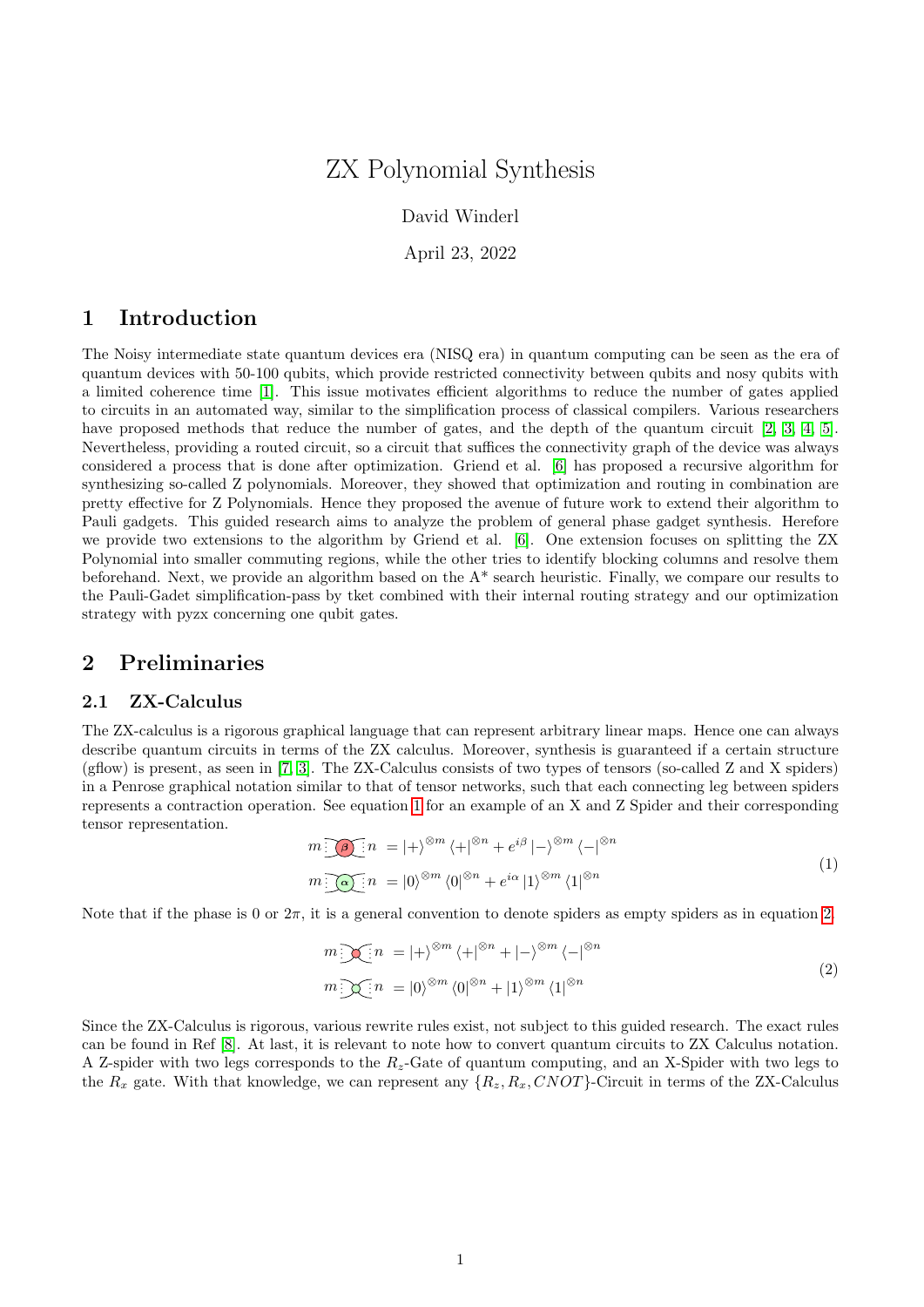by simply replacing the gates with equations [3,](#page-1-0) [4](#page-1-1) and [5.](#page-1-2)

$$
R_x(\beta) = -\beta \tag{3}
$$

$$
R_z(\alpha) \qquad = \qquad -\alpha \qquad (4)
$$

<span id="page-1-6"></span><span id="page-1-2"></span><span id="page-1-1"></span><span id="page-1-0"></span>
$$
\begin{array}{c}\n\bullet \\
\bullet \\
\bullet\n\end{array} = \begin{array}{c}\n\bullet \\
\bullet \\
\bullet\n\end{array}
$$
\n(5)

## 2.2 Phase and Pauli Gadets

#### 2.2.1 Phase Gadets

According to the definition of Cowtan et al. [\[9\]](#page-11-8), one can define Z-Phase gadgets as follows:

**Definition 1** The Z-Phase gadgets  $\Phi_z(\alpha, n): \mathbb{C} \to \mathbb{C}$  is a family of unitary maps with the recursive definition:

$$
\Phi_z(\alpha, n) = CNOT(n, n-1); I \otimes \Phi_z(\alpha, n); CNOT(n, n-1)
$$
  

$$
\Phi_z(\alpha, 0) = R_z(\alpha)
$$

<span id="page-1-5"></span>Here  $CNOT(n, n-1)$  is the CNOT-gate applied to qubit n and n-1. Similarly, one can introduce an X-Phase gadget:

**Definition 2** The X-Phase gadets  $\Phi_x(\alpha, n): \mathbb{C} \to \mathbb{C}$  is a family of unitary maps, with the recursive definition:

$$
\Phi_x(\alpha, n) = CNOT(n-1, n); I \otimes \Phi_x(\alpha, n); CNOT(n-1, n)
$$
  

$$
\Phi_x(\alpha, 0) = R_x(\alpha)
$$

<span id="page-1-3"></span>We can create phase gadgets on quantum circuits as CNOT ladders combined with a single rotation on the Z or X-Axis and then the reversed CNOT ladder. See Cowtan et al. [\[9\]](#page-11-8) for an example of the recursive definition of a Z-phase gadget on a quantum circuit. For completeness, we present an example of how to convert an X-Phase gadget to ZX-Calculus (see Figure [1\)](#page-1-3). We start with the representation in circuit form, seen in Figure [1.](#page-1-3) In order to represent this gadget in ZX-Calculus, we use the rules presented in Section [2.1,](#page-0-2) obtaining the left-hand side of Figure [2.](#page-1-4) We are then able to use the rewrite rules in [\[8\]](#page-11-7) to convert it to the right-hand side representation. Due to the convenience of this form for the purposes of commuting the gadgets, we represent them in this form in this guided research. Intuitively phase gadgets can be understood as a higher-level language concept for certain



Figure 1: Quantum circuit, that describes a X phase gadget



<span id="page-1-4"></span>Figure 2: Representation of a X phase gadget in the ZX-Calculus. One can see on the left, the form derrived by the rules from section [2.1](#page-0-2) and to the right a more convenient notation, used throughout this guided research.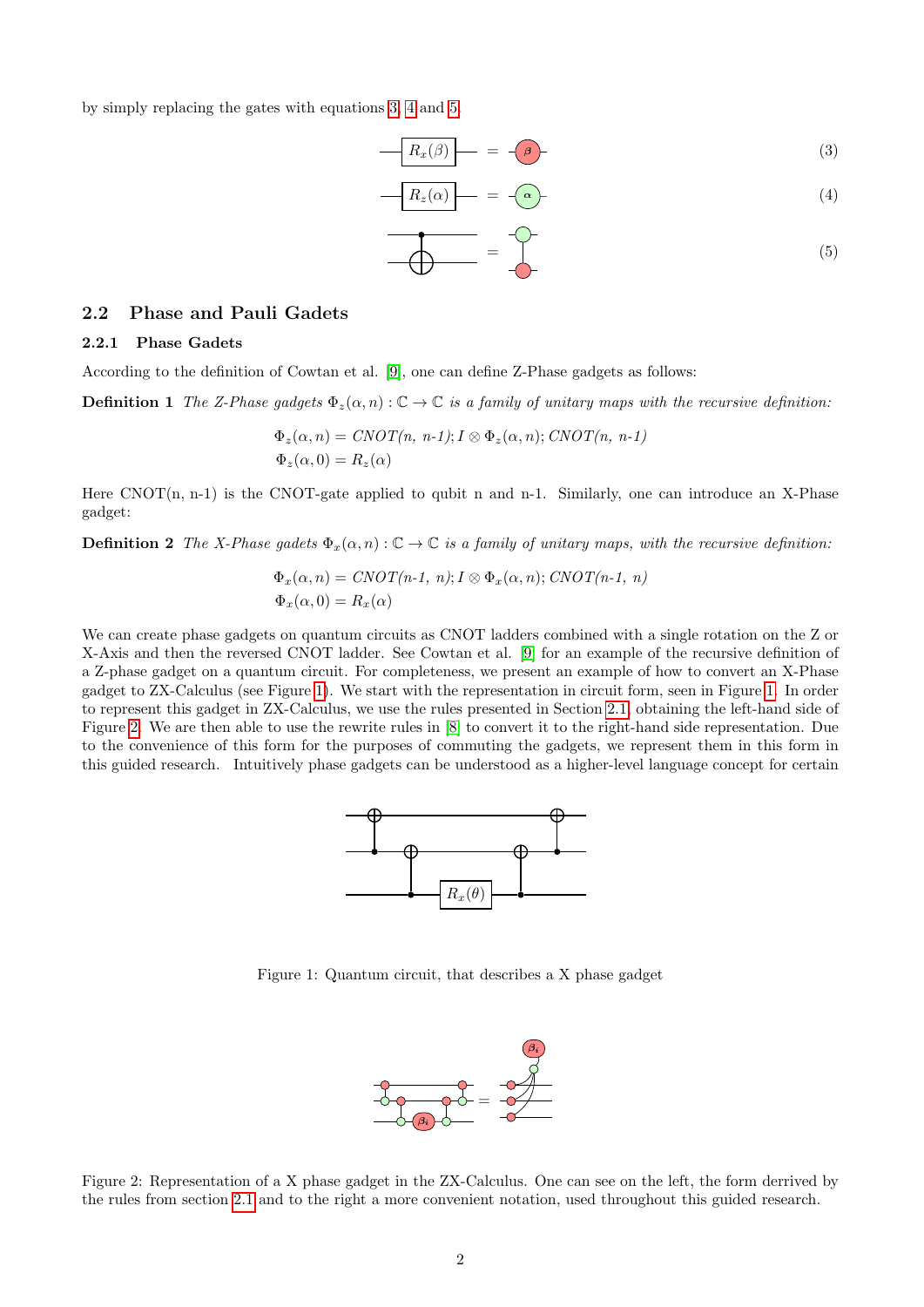quantum circuits, in the sense that they provide an abstraction to a combination of CNOT ladders with  $R_x$  or  $R<sub>z</sub>$  gates. For instance, writing a variational ansatz with an operator consisting of the sum of the tensor-product of Paulis can be more expressive in terms of phase gadgets. We can combine multiple phase gadgets with a linear transformation (global parties) in the end. This concept will be referred to as phase Polynomial. Depending on the type of phase gadgets inside the phase Polynomial, we will refer to this concept as Z Polynomial, X Polynomial, or ZX Polynomial. Note that there exits the extension of Pauli gadgets to phase gadgets, where each leg can have a different type of X, Y, and Z. Those can be built with a ZX Polynomial and hence are left out of discussion in this guided research since a ZX Polynomial suffices in terms of universality.

## 2.3 Parity Maps

A parity map (in later context also parity matrix) is a linear reversible map on bit-strings. Such a parity map can be represented as a matrix in  $GF(2)^{1}$  $GF(2)^{1}$  $GF(2)^{1}$ . It is well-known that such maps correspond to the action of purely CNOT sub-circuits in a quantum circuit [\[1\]](#page-11-0). They can be computed by the following equation:



Kissinger et. al [\[1\]](#page-11-0) have given an algorithm, which is also able to synthesize a quantum circuit, out of a parity map utilizing Steiner-trees. Their algorithm is architecture aware, meaning that the quantum circuit will fit onto the connectivity graph. They named their algorithm recursive steiner-gauss and it is mentioned throughout this guided research as such.

## <span id="page-2-2"></span>2.4 Conversion of Quantum Circuits to ZX Polynomials

For quantum circuits, the Clifford+T group (Gates:  $\{H, S, T, CNOT\}$ ) forms a universal gate set of a Quantum Circuit. One is able to synthesize arbitrary unitaries into a sequence of  $R_x(\theta)$ ,  $R_z(\alpha)$  and CNOT gates. Namely, by using a variant of the ZY-Decomposition:

$$
U = e^{i\alpha} R_z(\beta) R_x(\gamma) R_z(\delta) \tag{7}
$$

So by finding values for  $\alpha, \beta, \gamma$ , and  $\delta$ , we can re-base our (arbitrary) quantum circuit (up to a global phase) into a circuit consisting only of  $R_x$ ,  $R_z$  and CNOT Gates. In the following, the decomposition for the one qubit gates from the Clifford+T group is given:

$$
H = e^{i\frac{\pi}{2}} R_z(\frac{\pi}{2}) R_x(\frac{\pi}{2}) R_z(\frac{\pi}{2})
$$
\n(8)

$$
S = e^{i\frac{\pi}{4}} R_z(\frac{\pi}{2}) R_x(0) R_z(0)
$$
\n(9)

$$
T = e^{i\frac{\pi}{8}} R_z(\frac{\pi}{4}) R_x(0) R_z(0)
$$
\n(10)

(11)

In the following the process, in order to convert any  $R_x$ ,  $R_z$ , CNOT-Circuit into a ZX Polynomial is outlined:

- 1. Provide two parity maps Z-Parity maps and X-Parity maps [2](#page-2-1)
- 2. Iterate overall quantum gates
- 3. In case of a  $R_z$  gate at qubit q, add a Z-Phase gadget with legs corresponding to the column q of the Z-parities
- 4. In case of a  $R_x$  gate at qubit q, add an X-Phase gadget with legs corresponding to the column q of the X-parities

<span id="page-2-1"></span><span id="page-2-0"></span> ${}^{1}GF(2)$  is a field consisting of two numbers where addition and multiplication are well defined.

<sup>&</sup>lt;sup>2</sup>We refer to a Z-Parity map if we perform a row addition in  $GF(2)$  from control to target. In contrast to an X-Parity map, if a row addition from target to control is done. This is due to the color duality of Z and X Phase gadgets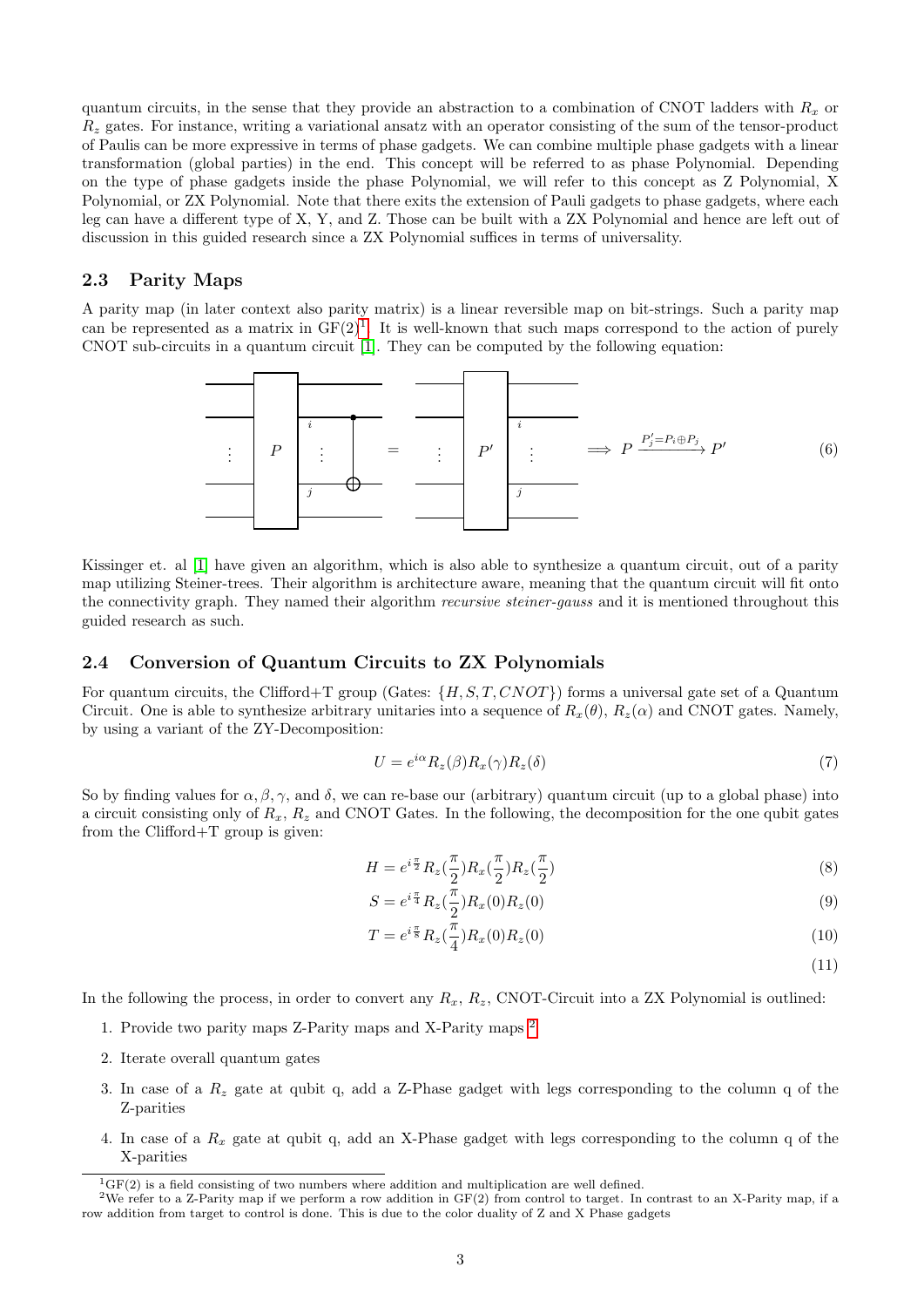- 5. In case of a CNOT gate with control c and target t, add rows  $c \to t$  on the Z-parities and  $t \to c$  on the X-parities
- 6. In the end, the global parities of the ZX Polynomial are the Z-parities

# 3 Synthesis Algorithms

The goal of architecture-aware ZX Polynomial synthesis is to create a quantum circuit from a ZX Polynomial, such that according to some connectivity graph, CNOTs are placed only onto specific qubits. A naive way of doing this would be to first decompose each phase gadget in the ZX polynomial according to its definition (definition [2](#page-1-5) or definition [1\)](#page-1-6) and later on route the circuit. Nevertheless, there exist algorithms that could provide an improvement in this process. Griend et al. [\[6\]](#page-11-5) provided a heuristic algorithm for the architecture aware synthesis of Z Polynomials. They optimized the order of phase gadgets by propagating already reduced phase gadgets through the Z Polynomial. Their algorithm outperforms the current tket and staq implementation for routing. However, their approach natively does not work for synthesizing ZX Polynomials since one cannot commute an arbitrary X phase gadget through a Z phase gadget. This work mainly focuses on extending the approach by Griend et al. [\[6\]](#page-11-5) to ZX Polynomials. We then later compare it to the approach by Cowtan et al. [\[9\]](#page-11-8), who have proposed a simplification strategy that decomposes the CNOT ladders optimally and performs Clifford simplifications in between the phase gadgets. We used the *PauliSimp* transformation pass of the tket framework in order to implement the algorithm by Cowtan et al. [\[9\]](#page-11-8). For a fair comparison, the algorithm is routed by the routing pass of the tket framework.

## 3.1 Algorithmic Preliminaries

### <span id="page-3-4"></span>3.1.1 Phase gadget rewrite rules

Propagation of CNOT Gates: One can propagate a CNOT through a X-Phase or Z-Phase gadget by equation [13](#page-3-0) and [12.](#page-3-1) Essentially a leg is added or removed to the Z-phase gadget if and only if there is a leg on the target of the CNOT. For the X-Phase gadget, this is analogous but inverted by the color duality of the ZX-Calculus.



Commutation Rules for ZX-Phase gadets: In general, two ZX-Phase gadgets do not commute, and there is, to our knowledge, no general decomposition or another way to alter their position similar to a swap. Nevertheless, following [\[10\]](#page-11-9), one can find that two ZX-phase-gadgets commute if and only if they are either of the same type or have an even number of legs on the same wires. So given equation [14,](#page-3-2) we can see that this commutation cannot take place by the theorem mentioned above. Whereas for equation [15,](#page-3-3) we can count an even amount of legs and hence commute the two phase-gadgets.

<span id="page-3-3"></span><span id="page-3-2"></span><span id="page-3-1"></span><span id="page-3-0"></span>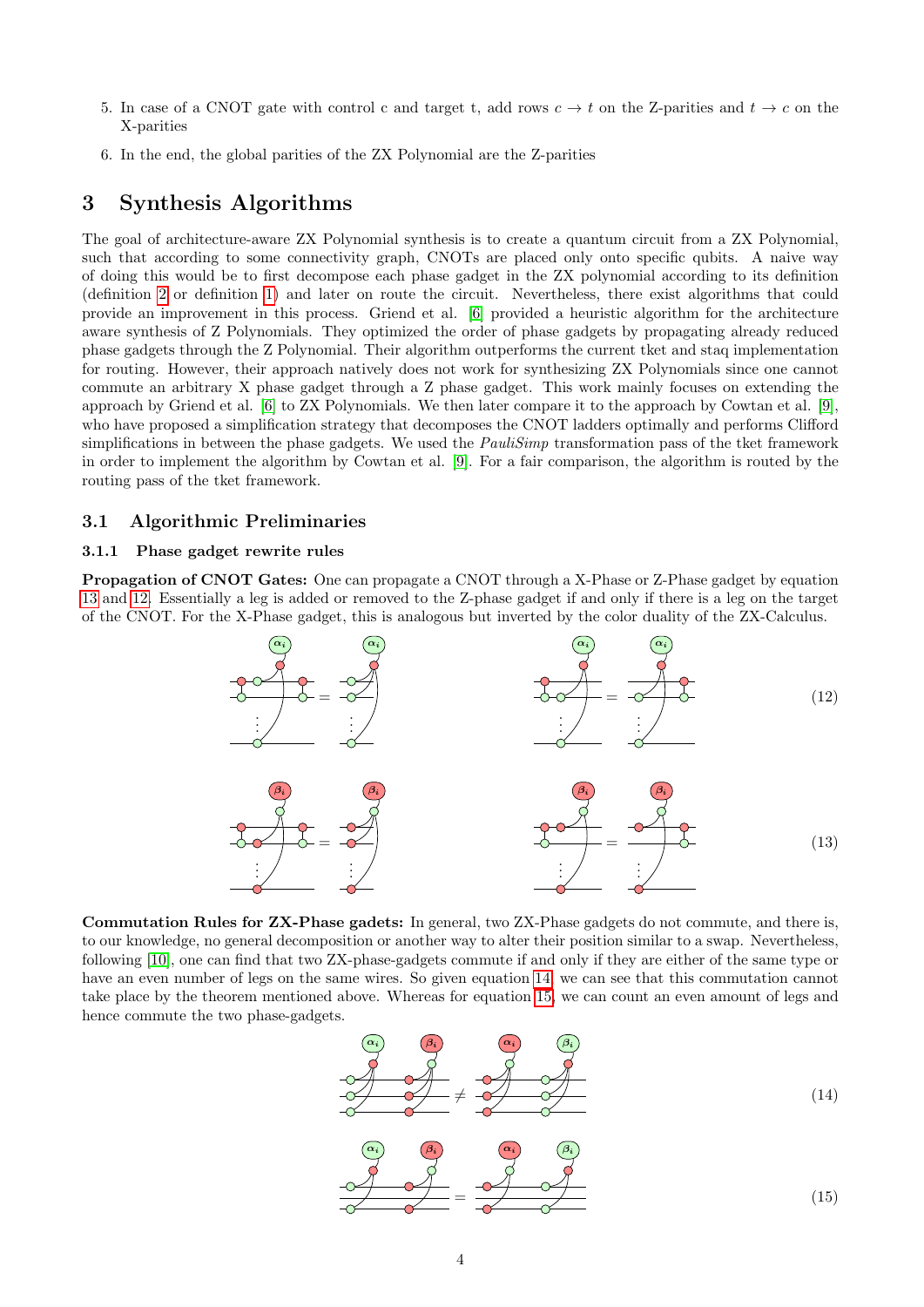<span id="page-4-0"></span>

Figure 3: By incrementally decomposing the phase-gadet onto one qubit, we end up in an infinite loop. Even worse, if one would reduce the phase gadget  $\alpha_2$  onto qubit one, it would produce the same infinite loop with phase gadget  $\alpha_4$ .

Reducing Z and X-Phase gadgets onto one qubit: For now, only the order of the phase gadgets was considered. Nevertheless, it is also essential to reconcile how to reduce a phase gadget onto one qubit. While [2](#page-1-5) and [1](#page-1-6) are indicating that this can always be done for the last leg of the phase gadget, a different approach is needed for the choice of an arbitrary qubit. Hence the CNOT Propagation rules [13,](#page-3-0) [12](#page-3-1) can be applied as follows for the reduction on an arbitrary qubit:

<span id="page-4-3"></span>

For ZX Polynomial synthesis, we can propagate the CNOTs to the right of the reduced phase gadget through the rest of the Polynomial. In contrast, the CNOTs to the left need to remain constant.

Remark 1 One could also try to propagate the left CNOTs through the left-most part of the ZX Polynomial. Nevertheless, as it turns out, there are limitations introduced by already reduced phase gadgets, which can lead to infinite loops of interactions that need to be resolved. The constraints and possibilities of such a method are still unknown to us and hence are left for future work. See figure [3](#page-4-0) for such a infinite loop of interactions.

#### <span id="page-4-4"></span>3.1.2 Correspondence between Commutation of Phase gadets and Graph theory

As pointed out by Griend et al. [\[6\]](#page-11-5) the task of synthesizing Z-Phase gadgets is equivalent to finding an optimal order of phase gadgets and finding an optimal placement of the remaining  $R_z$ -rotations. In this section, the resemblance between graph theory and the optimal order will be explained. Assume a graph  $G = (V, E)$ , where the vertices are described by the phase-gadgets of the phase polynomial combined with an empty "starting"-vertex S and an empty "stopping"-vertex G. The last vertices mark the entry point and exit point of the ZX-Diagram. An edge is created between two nodes, symbolizing that the two phase gadgets can be swapped. So in order to swap two phase gadgets, all gadgets in between need to commute with the two gadgets. [3](#page-4-1) See Figure [4](#page-5-0) as an example of the creation of such a graph. Also, assume (even though this is not trivial) that the weight of each edge is the "gain" one can achieve in this swap by optimal placement of rotations onto qubits. Finding an optimal placement then corresponds to finding the optimal hamiltonian path throughout the graph  $4$ . Given that path, the order of the vertices corresponds to a valid permutation of the phase gadgets. Within this framework, one can see why the heuristic algorithm by Griend et al. [\[6\]](#page-11-5) tends to perform well on Z-Phase gadgets. Because their graph is fully connected, each combination of vertices reveals a hamiltonian path. In other words, one can entirely focus on the qubit placement without "wasting" computational time on the optimal permutation of phase gadgets.

<span id="page-4-1"></span><sup>3</sup>Note that the two phase gadgets also need to be swapped

<span id="page-4-2"></span><sup>4</sup>An Hamiltonian path is a path through a circuit, which visits each vertex exactly once.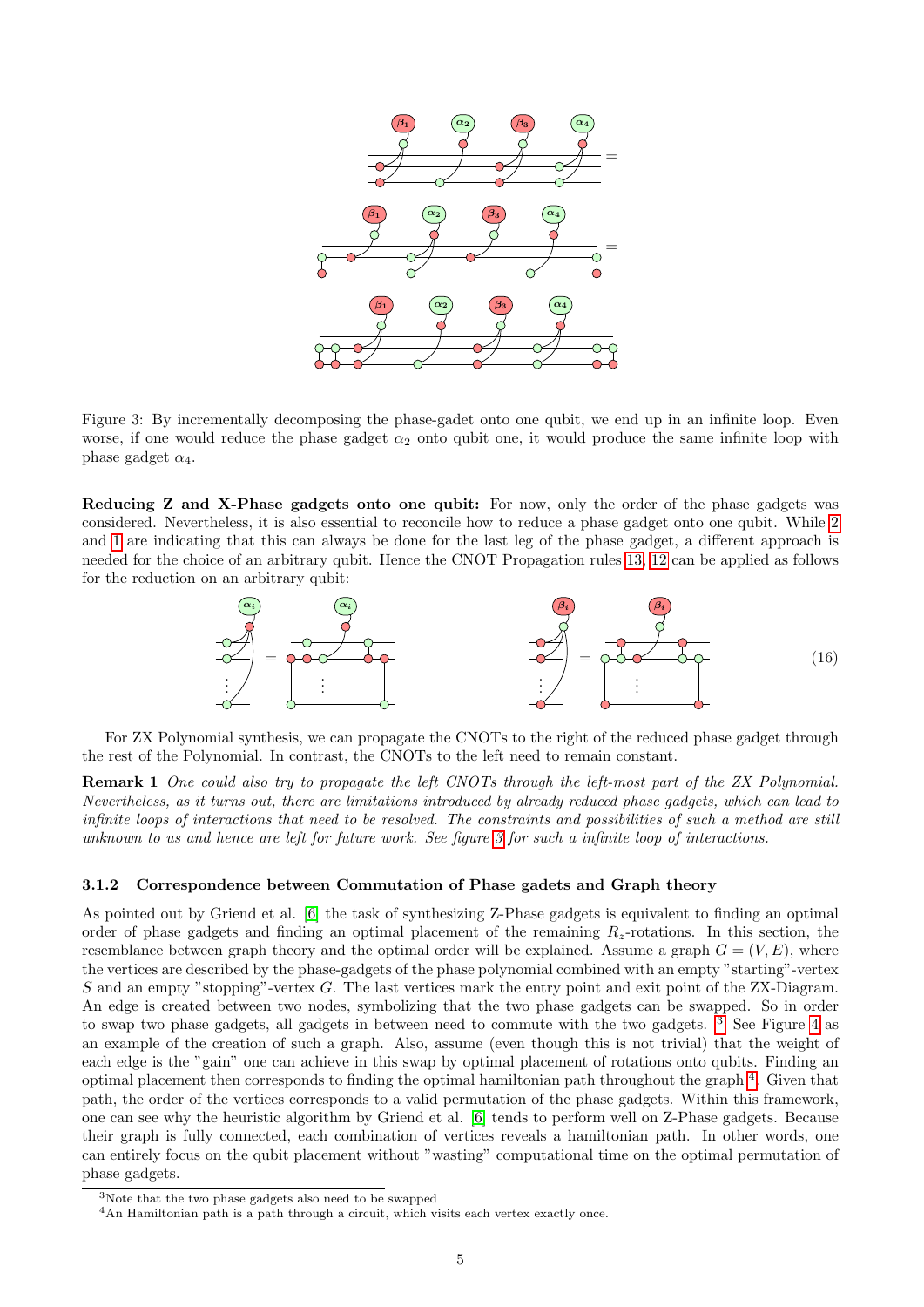<span id="page-5-0"></span>

Figure 4: A ZX-Phase polynomial combined with the graph describing all possible permutations of the phase gadet above as hamiltonian paths from S to G.

#### <span id="page-5-4"></span>3.1.3 Representation of the ZX Polynomial as a matrix

Griend et al. [\[6\]](#page-11-5) represented their Z Polynomial as a binary matrix. In this context, an application of a CNOT had the effect of a row addition on the matrix. In order to generalize this concept, a matrix consisting of the elements  $\{0, 1, 2\}$  is used. Each row represents the parity of its phase gadget. We can then apply the rules [13](#page-3-0) and [12](#page-3-1) in order to mimic a propagation of a CNOT through the ZX Polynomial.

## 3.2 A\*-Approach

The A\*-Algorithm is a heuristic search algorithm with applications in many fields due to its completeness, optimality, and optimal efficiency. It can be seen as a heuristic extension to Dijkstra's algorithm for optimal pathfinding. In order to use this method, one needs to define a heuristic function  $h(x)$ , which estimates the distance to the goal node. Then from the start node each possible path is extracted and the function  $f(x)$  $g(x) + h(x)$ <sup>[5](#page-5-1)</sup> is computed as cost. This process is done iteratively until the goal node is reached. Optimally is provided (either heuristically or guaranteed) by sorting the queue by  $f(x)$  and by only picking the first best option. We labeled the area in front of all non-reduced phase gadgets like the 'frontier' [6](#page-5-2) , then identified the gadgets that could be propagated adjacent to the frontier. Hence, for each of those phase gadgets, the task boils down to finding a suitable placement of its rotation. We store these placements in a vector, with which we can generate an optimized circuit. See Figure [5](#page-5-3) for a small example. An architecture-aware circuit can then be



<span id="page-5-3"></span>Figure 5: Example of the frontier in  $A^*$  to reduce phase gadgets onto one qubit. Assume the Blue area as the frontier of the ZX Polynomial. Then one could select  $\beta_1$  or  $\alpha_2$  as phase gadgets for reducing onto one qubit in the next step.

recreated out of this vector by reducing each phase-gadget onto the corresponding qubit. We can perform this task by applying equation [16.](#page-4-3) The CNOTs to the left will be summarized as a parity matrix and can then be re-synthesized by the recursive steiner-gauss algorithm. The CNOTs to the right will get propagated through the matrix and are applied to the global parties. Next, we will elaborate on evaluating the distance of one reduction and our heuristic function.

<span id="page-5-1"></span> $5q(x)$  describes the distance from the start

<span id="page-5-2"></span> $6T$ he blue area in Fig [5](#page-5-3)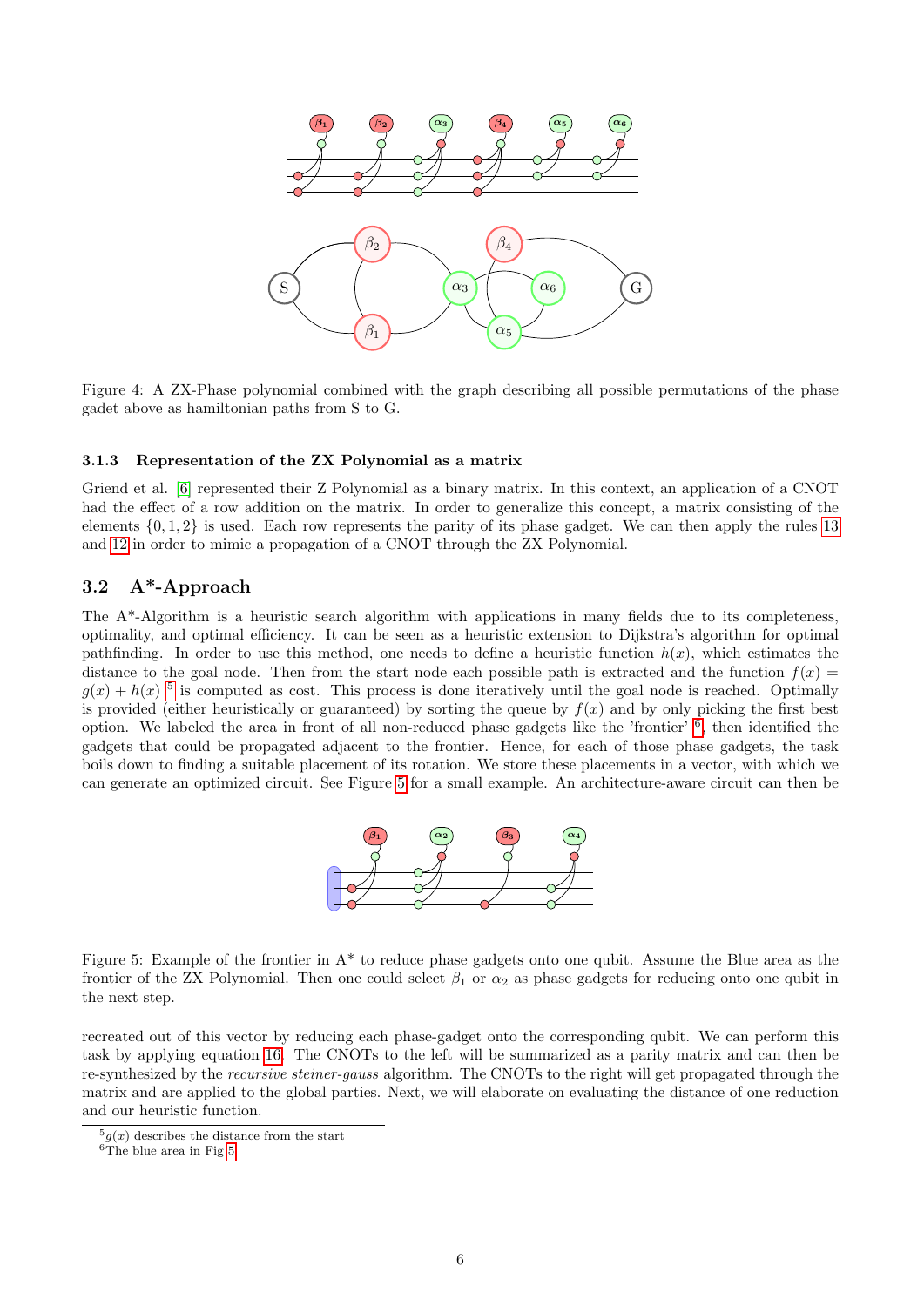#### 3.2.1 distance of one reduction :

It is unfeasible to create a circuit on every evaluation of the distance function. So in order to calculate the distance of one step, we computed a recursive steiner-gauss for the CNOTs that are stored to the left and counted, which is represented by  $c_l$ . Next, we compute the *recursive steiner-gauss* on the global parties before  $(pp_o)$  and after (gp) propagation of the CNOTs to the right and count the amount of CNOTs. One can then find the cost of reducing this phase gadget as follows:

$$
d = c_l + gp - gp_o \tag{17}
$$

#### 3.2.2 Heuristic Function

We used the number of parities left in the matrix as a heuristic function. One can calculate those by mapping all twos to ones and then summing up the matrix.

$$
h(\text{zx_matrix}, \text{columns}) = \sum_{i \in \text{columns}} \sum_{q \in qubits} \text{zx_matrix}_{i,q} \tag{18}
$$

#### 3.2.3 General Approach

Since our distance function requires us to store the matrix of the phase gadget and the global parities, they would be stored in a possibly exponentially growing queue. Hence we limited the size of the queue to five elements. Given the distance and heuristic discussed above, one can find the algorithm outlined in [1](#page-7-0)

## 3.3 Extensions of the Synthesis Algorithm by Griend et al. [\[6\]](#page-11-5)

Griend et al. [\[6\]](#page-11-5) has proposed a recursive approach in order to synthesize Z-Phase gadgets. In order to do this, they represented the phase gadget as a binary matrix in a similar manner to section [3.1.3.](#page-5-4) A propagation of CNOT through the Z Polynomial corresponds to a row addition modulo two in their context. They then try to skew the binary matrix as far as possible by selecting the qubit with the most zeros or ones as possible and then grouping both into two submatrices  $P^0$  and  $P^1$  on their base recurse. For  $P^0$ , nothing is to be done on this particular qubit. Hence they apply their base recurse again. For  $P<sup>1</sup>$ , they apply a CNOT so that most ones are removed from the binary matrix and then continue splitting again. Selecting targets and controls according to an architecture achieves architecture aware synthesis. Note that one could use this algorithm on the ZX Polynomial if a ZX Polynomial would only consist of commuting phase gadgets. The following will discuss two methods of extending the approach by Griend et al. [\[6\]](#page-11-5) to ZX Polynomials. We reference their algorithm as Arianne's-synth since that was the name of the method provided in their implementation.

#### 3.3.1 Extension: blocking-Arianne's-synth

Definition 3 We can define a blocking column as the column in the matrix which does not commute through the region to the right.

Take, for instance, the following ZX Polynomial in equation [19.](#page-6-0) One can see that the phase gadget  $\alpha_2$  does not commute with  $\beta_1$ . So we cannot propagate  $\beta_1$  to the left to synthesize it with  $\beta_3$  and  $\alpha_4$ . Hence it is necessary to first reduce those two phase gadgets  $(\alpha_2 \text{ and } \beta_1)$  before the others to preserve the order of the ZX Polynomial.

 $(\beta_1) \qquad (\alpha_2) \qquad (\beta_3) \qquad (\alpha_4)$ 

This yields the extension to check before a base recurs whether or not there are blocking columns. Next, in each recursion step, one needs to see if a different step already reduced the visited columns.

#### 3.3.2 Extention: split-Arianne's-synth

Recalling the graph model of section [3.1.2,](#page-4-4) we can find the commuting region by finding a CLIQUE<sup>[7](#page-6-1)</sup> inside of the graph. This approach iteratively cuts the ZX Polynomial into commuting regions by finding a MAX-CLIQUE that contains the first node. Then each region is synthesized by the algorithm of Griend et al. [\[6\]](#page-11-5) and the resulting global parities are propagated through the rest of the circuit.

<span id="page-6-0"></span>

<span id="page-6-1"></span><sup>7</sup>A CLIQUE in a Graph is a subset of vertices, such that an edge connects every two vertices in the subset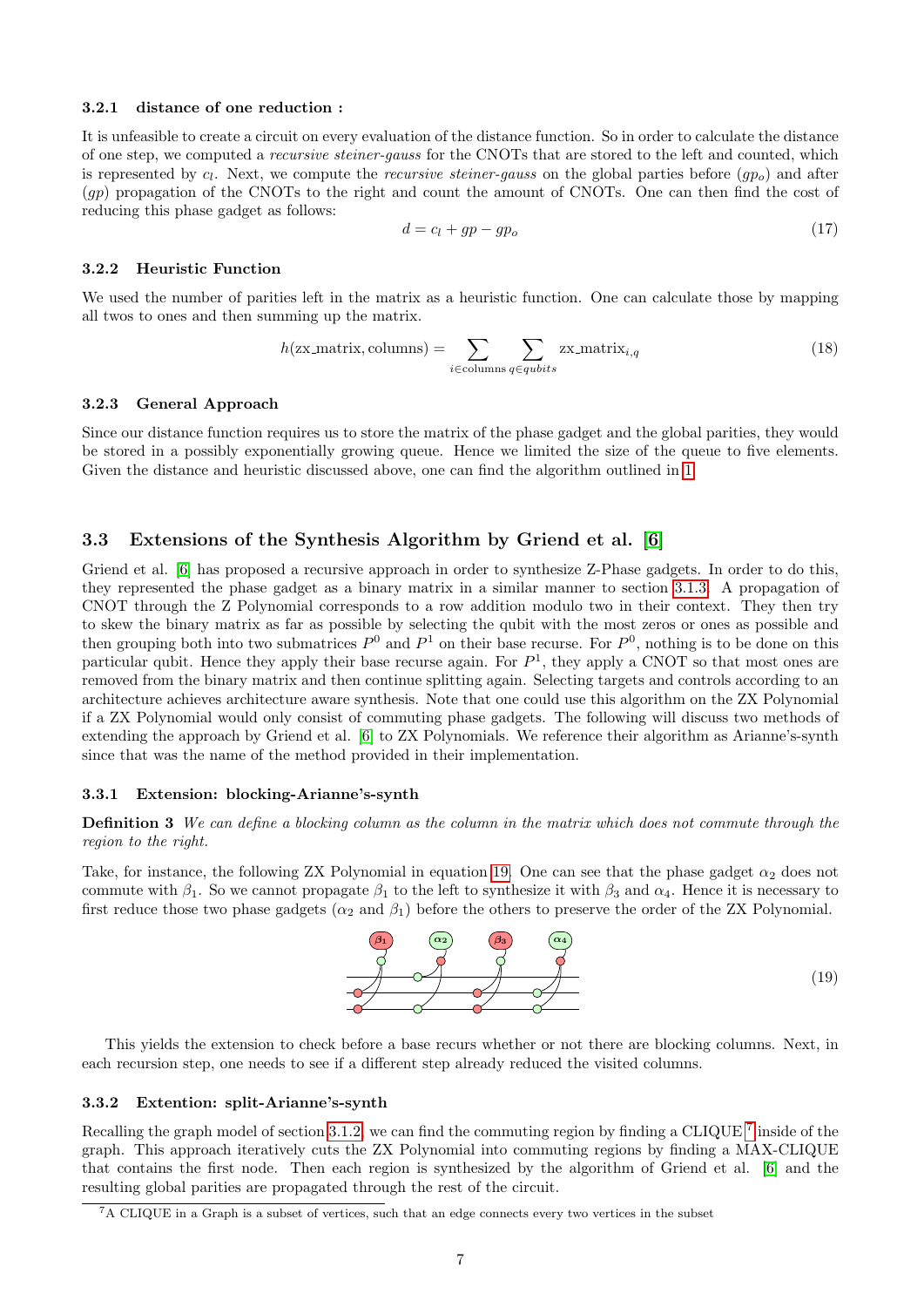#### Algorithm 1: A\* Algorithm for ZX Polynomial synthesis

 $\text{cm} = \frac{1}{2}$  Generate the CNOT map by adding for each i,j the rows of a parity matrix and reducing it via steiner gauss.

<span id="page-7-0"></span>def *objective\_fun(assignment, matrix, gp))*  $gp_{\mathcal{O}} = gp_{\mathcal{O}}(x)$ ; // Note that the extraction step has side effects on the matrix and global parities;  $cx = //$  Extract the Cnots of the current phase gadget;  $h = ||cm \circ (gp - gp_o)|| + \sum_{(c,t) \in CX_l} cm_{c,t};$  $d = \sum_{i \leq pivot} \sum_{q}$ columns)matrix<sub>i,q</sub>; return  $\overline{d}$ , h def a\_star\_search(matrix, phases, global\_parities, architecture) best\_queue =  $[(\cdot, 0.0, \text{matrix}, \text{global-parities})]$ ; while  $|best\_\text{queue}| > 0$  do // Current Assigmnent, distance matrix and global parities;  $c$ -q-a,  $c$ -dist,  $c$ -matrix,  $c$ -gp = best-queue.pop(); if  $|q\$ assignment = N then // Found a sensible solution ; return c<sub>-q-a</sub> end pivots  $=$  // Get the next phase gadgets, which can moved to the frontier; for  $pivot \in pivots$  do non zero  $q = //$  All Legs that are non zero in the current matrix;  $next\_best = \infty$ ; for  $i \in non\_zero\_q$  do  $c_{-}q_{-}a_{-}=c_{-}q_{-}a_{+}$  [i];  $c$ \_matrix\_ $= c$ \_matrix.copy();  $c$ -gp =  $c$ -gp  $\ldots$ copy(); dist,  $h =$  objective fun(c\_q\_a\_, c\_matrix\_, c\_gp\_);  $new\_dist = dist + c\_dist;$ if  $new\_dist + h \leq next\_best$  then // Update the new next best value end end  $\frac{1}{\sqrt{2}}$  Insert the next best solution for this gadget into the queue end end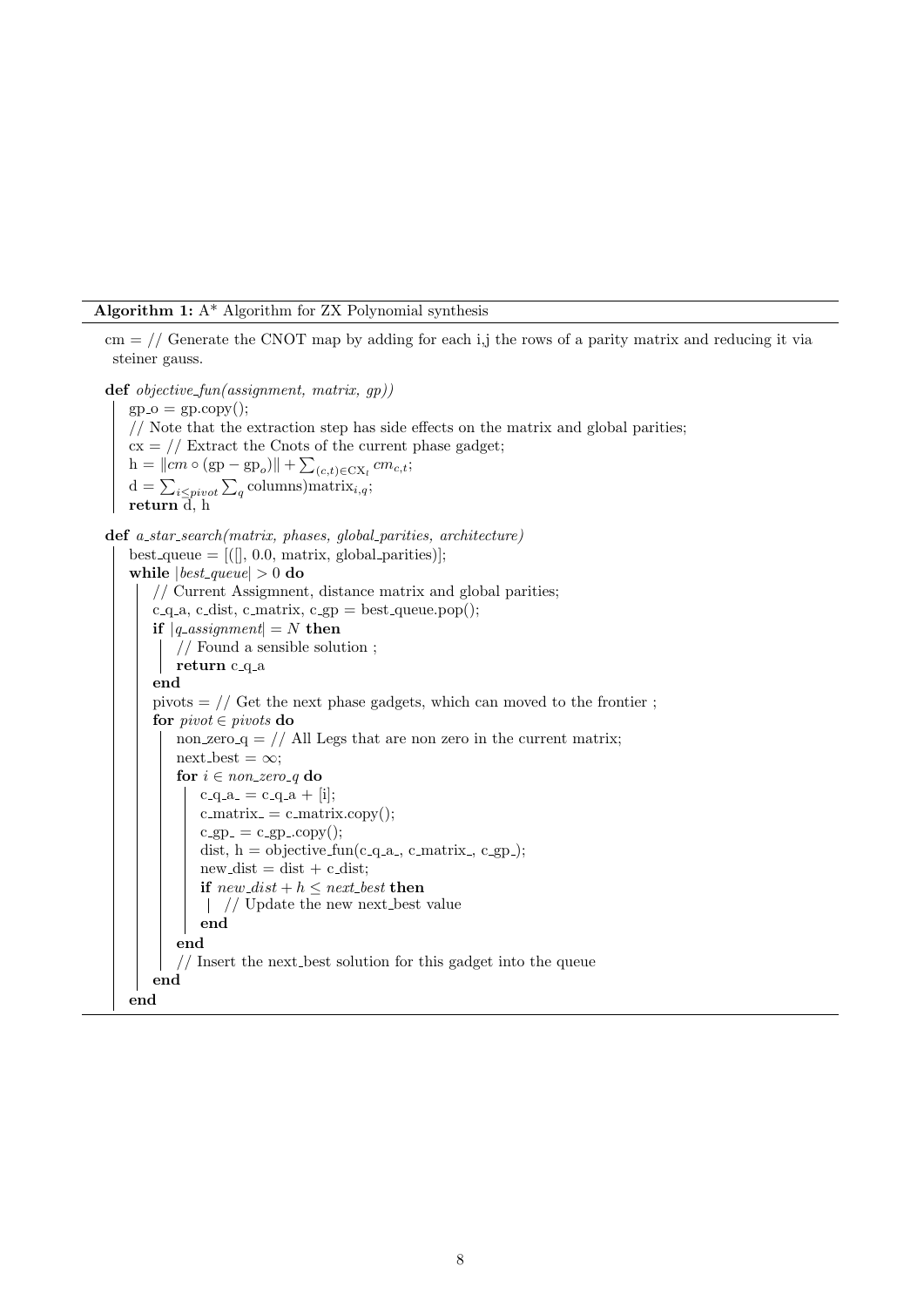# <span id="page-8-2"></span>4 Optimization

So far only synthesis of ZX Polynomials was mentioned, nevertheless it is also worth noting, that by the procedure outlined in section [2.4,](#page-2-2) one can obtain a sub optimal ZX Polynomial. In order to make this clear, consider the one qubit case of two H-gates:

$$
H - H - = \t(20)
$$

We can rewrite this as phase gadgets as follows:



One can see that while the best option would be a ZX Polynomial describing identity, we found one with six phase gadgets. Hence it is necessary to create an optimization strategy. We developed such an optimization strategy based on the idea of peephole optimization, inspired by Nam et al. [\[2\]](#page-11-1). The general goal of the optimization strategy is to merge and remove as many phase gadgets as possible. Hence we need to consider the following three operations:

- Moving phase gadgets through the circuit
- Removing phase gadgets
- Merging phase gadgets

## <span id="page-8-1"></span>4.0.1 Moving Phase gadgets

Regarding the movement of phase gadgets, we can do this by consequently applying commutation rules outlined in section [3.1.1.](#page-3-4) Nevertheless, one can also show that if we have a phase gadget with phase  $\pi$ , we can move this through arbitrary other phase gadgets by updating the phase. Assume two phase gadgets of unequal color, which do not share an equal amount of legs. One of the gadgets has the phase  $\pi$ . Then the following two equations  $hold<sup>8</sup>$  $hold<sup>8</sup>$  $hold<sup>8</sup>$ :



#### 4.0.2 Removing and merging Phase gadgets

We can remove a Phase gadget iff its phase corresponds to 0 or  $2\pi$ . In this case, the Z or X Spider in the middle will be the identity matrix, and the phase gadget "collapses". We can merge two phase gadgets iff all of their legs are equal by the following rule derived by Cowtan et al. [\[9\]](#page-11-8):



#### 4.0.3 Optimization Algorithm

Our optimization approach is based on the idea of peephole optimization as done by Nam et al. [\[2\]](#page-11-1). As a first step, we are moving each phase gadget through the ZX Polynomial by the rules outlined in section [4.0.1.](#page-8-1) We combine the two phase gadgets if we find another phase gadget with the same amount of legs. Otherwise, we will restore the position of the phase gadget we moved through the circuit. As a second step, we remove all phase gadgets, which have a phase of 0 or  $2\pi$ . We then continue those two steps until convergence.

<span id="page-8-0"></span><sup>&</sup>lt;sup>8</sup>Note that for reasons of conciseness, we omitted the proof. As an outline, one can decompose the  $\pi$  phase gadget, then move all CNOTs through the other phase gadget. Since both share an unequal amount of legs, there will exist a leg on the qubit with the  $\pi$ rotation, and the phase gets multiplied by −1 following commutation rules of Cowtan et al. [\[9\]](#page-11-8)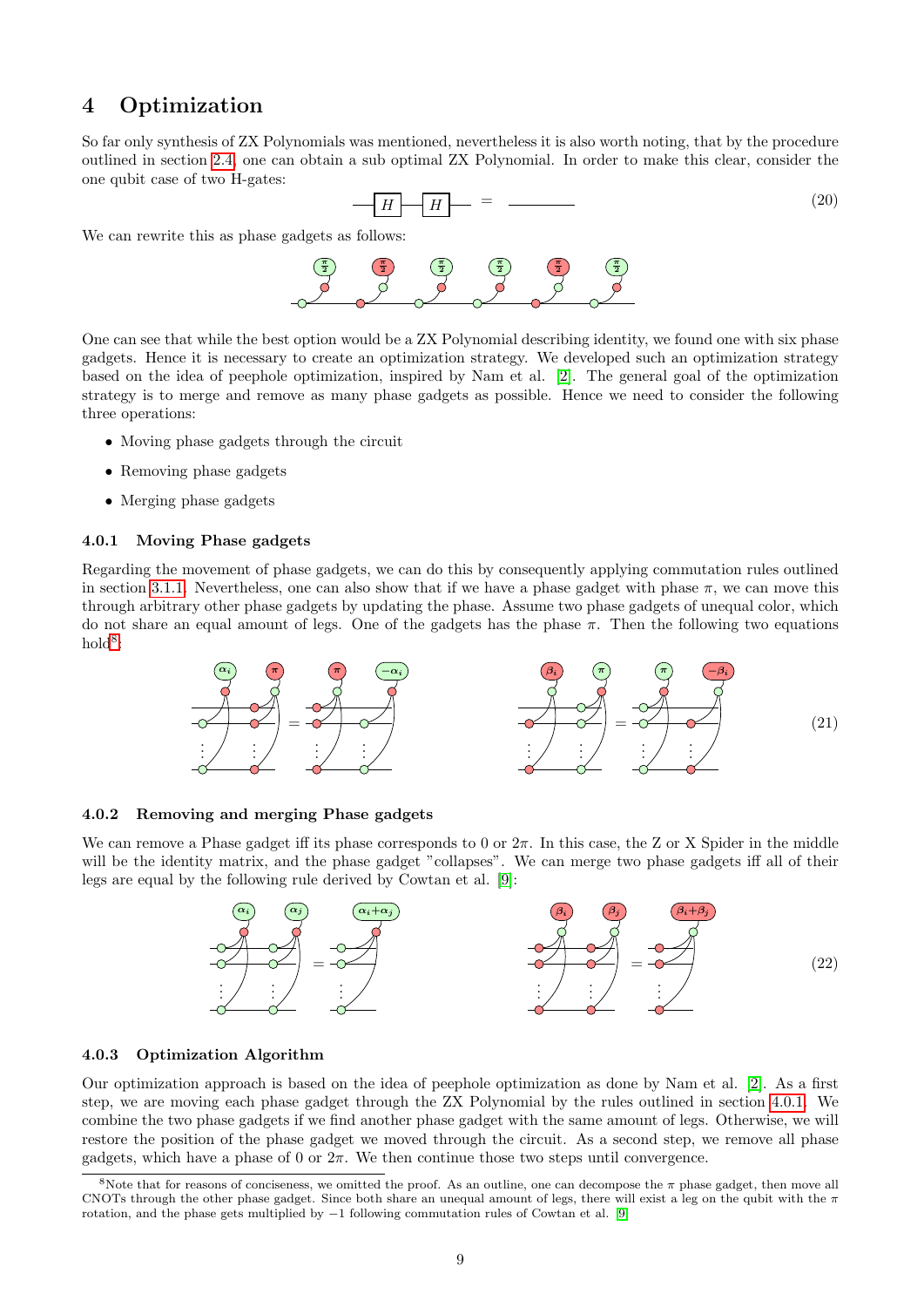## 5 Evaluations

## 5.1 Random Phase Gadget Synthesis

In order to verify our results, we compared our algorithm to the algorithm by Cowtan et al. [\[9\]](#page-11-8) combined with the routing procedure from tket. In order to do this, random ZX Polynomials were created and synthesized using a "fully connected", a "line", and a "circle" architecture. For each architecture, we created ZX Polynomials with 3, 4, and 5 qubits with the number of phase gadgets in the range [10, 30, 50, 70, 90, 110, 120, 130, 140, 150]. We used a small number compared to the analysis of Griend et al. [\[6\]](#page-11-5) due to the high computational cost of the blocking column extension of Arianne's synthesis algorithm. Hence, we also performed an analysis with the creation of 3, 5, and 7 qubits and the number of phase gadgets in the range [100, 300, 500, 700, 900, 1000] for the remaining algorithms (A\*, tket and split Arianne's synthesis algorithm). We determined the reduction in circuit depth, CNOTs, and single-qubit gates after optimization and used the ratio of these measures (in percentage) before and after optimization to compare the different algorithms. Overall, we found that split-Arianne's synth and the A\* algorithm performed better for random phase gadgets on fully connected architectures than tket. However, this performance boost discontinues for sparser architectures like a line or a circle. Even worse: with an increasing number of qubits, they worsen the CNOT count.



Figure 6: One can see an evaluation of ZX Polynomials with up to 1000 phase gadgets. One can observe the variation in the number of phase gadgets in the first row. The variation of qubits in the second.

## 5.2 Performance of Optimization

The performance of the optimization algorithm was evaluated as follows: Create a random Clifford+T circuit, optimize it with the algorithm described in section [4](#page-8-2) and synthesize it with either A\* or the split extension to Arianne's synthesis algorithm. We compared our results to pyzx, another optimization framework based on the ZX-Calculus [\[3\]](#page-11-2). We only evaluated the performance on a fully connected architecture since pyzx does not have an architecture-aware extension. Note that here we used the same metric described in the last section. In figure [8](#page-11-10) one can see that while the depth and CNOT-count blew up due to the synthesis algorithms, the reduction in terms of one qubit-gates is comparable. Our optimization procedure is highly effective in reducing the number of phase gadgets (since each rotation corresponds to one phase gadget). Nevertheless, for larger circuits pyzx outperforms our approach.

## 5.3 Real world examples

We also evaluated the performance of the algorithms on some real-world examples (See table [1\)](#page-10-0). By name, the circuits provided by Cowtan et al. [\[9\]](#page-11-8). We found a very similar picture. While we did not outperform tket, it is still clear that the algorithms combined with the optimization process can reduce the one-qubit and two-qubit count. This effect discontinues for sparser architectures.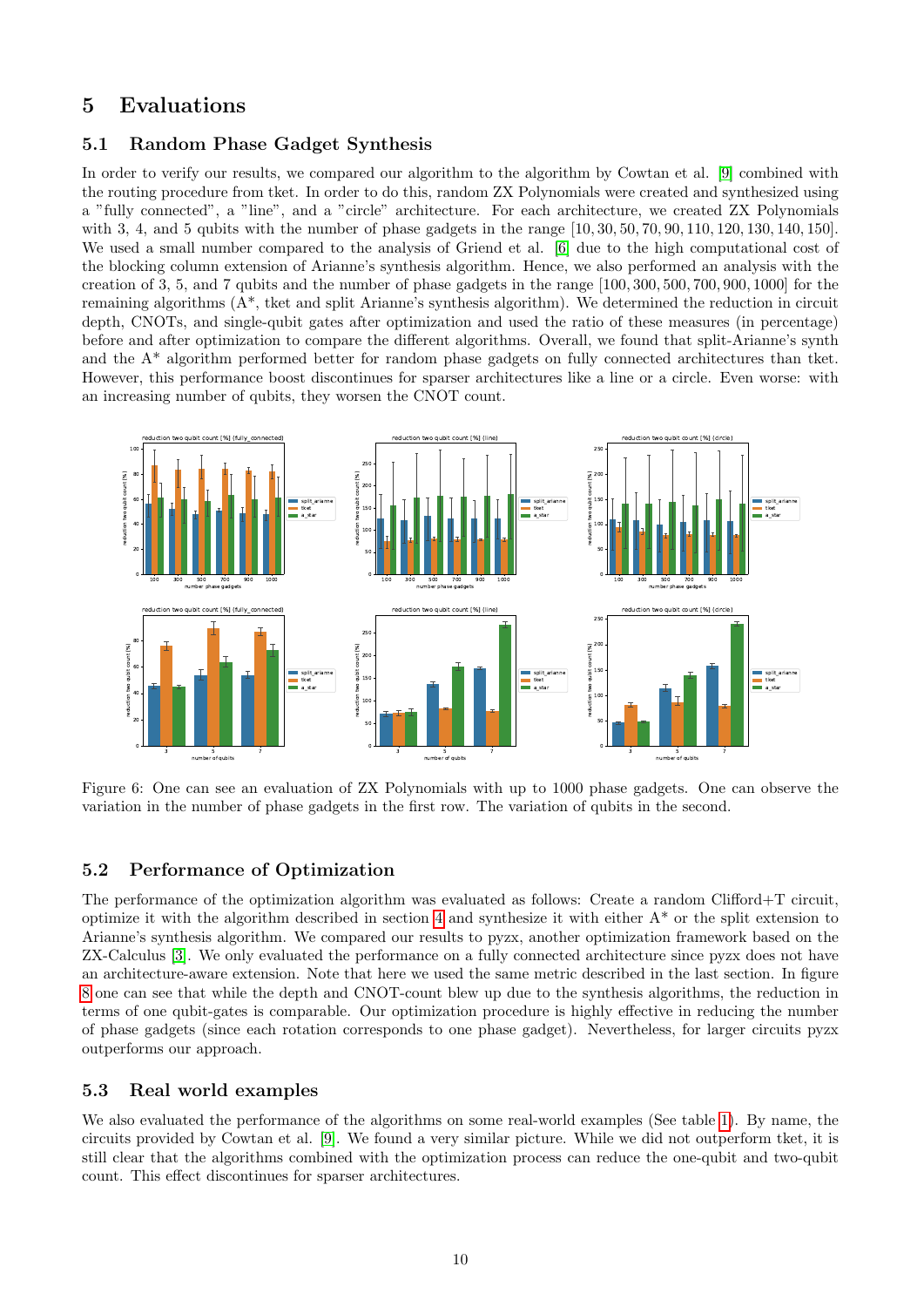

<span id="page-10-0"></span>Figure 7: One can see an evaluation of ZX Polynomials with up to 140 phase gadgets. One can observe the variation in the number of phase gadgets in the first row. The variation of qubits in the second column

| FULLY_CONNECTED                        | tket            |       | $A^*$           |       | split-arianne   |       | Default         |       |
|----------------------------------------|-----------------|-------|-----------------|-------|-----------------|-------|-----------------|-------|
| Name                                   | $\#\mathrm{CX}$ | Depth | $\#\mathrm{CX}$ | Depth | $\#\mathrm{CX}$ | Depth | $\#\mathrm{CX}$ | Depth |
| H2.P. sto3g                            | 20              | 20    | 28              | 28    | 49              | 44    | 56              | 52    |
| $H2_BK_s$ to3g                         | 20              | 20    | 28              | 26    | 50              | 42    | 50              | 42    |
| $H2$ <sub>-J</sub> W <sub>-sto3g</sub> | 30              | 25    | 44              | 40    | 66              | 55    | 56              | 52    |
| <b>LINE</b>                            | tket            |       | $A^*$           |       | split arianne   |       | Default         |       |
| Name                                   | $\#\mathrm{CX}$ | Depth | $\#\mathrm{CX}$ | Depth | $\#\mathrm{CX}$ | Depth | $\#\mathrm{CX}$ | Depth |
| $H2.P$ <sub>sto</sub> 3g               | 20              | 20    | 60              | 60    | 60              | 60    | 38              | 36    |
| H <sub>2</sub> _BK_sto3g               | 20              | 20    | 50              | 45    | 50              | 45    | 38              | 38    |
| $H2$ <sub>J</sub> W <sub>sto</sub> 3g  | 30              | 25    | 144             | 129   | 115             | 98    | 56              | 52    |

Table 1: Results of testing against small sample circuits provided by Cowtan et al. [\[9\]](#page-11-8)

# 6 Conclusion

Throughout this guided research, different methods for synthesizing ZX Polynomials were introduced. It showed that there exist ways for an efficient approximation and good extensions for the synthesis algorithm by Griend et al. [\[6\]](#page-11-5). We also showed that the optimization strategy on ZX Polynomials is both simple and effective in reducing the number of rotations in the circuit. Griend et al. [\[6\]](#page-11-5) concluded in their work that "...This shows that naive synthesis combined with clever routing is not competitive with architecture-aware synthesis methods". However, we cannot hold this statement based on our results and algorithms. In real-world examples, tket performed much better with their approach of Pauli-Simplification and routing afterwards. Also, pyzx tends to outperform the synthesis approach in terms of CNOT count and depth. Hence it is questionable if this statement can be generalized to Pauli gadgets. Nevertheless, the algorithm of Griend et al. [\[6\]](#page-11-5) is quite effective if all phase gadgets in the ZX Polynomial commute. This can be the case for real-world quantum circuits (QAOA applied to MAX CUT, for instance. [\[11\]](#page-11-11)). One can conclude from this work that the concept of ZX Polynomials offers an easy and effective way for optimization and synthesis. It could be exciting to see a combination of routing and synthesizing ZX Polynomials in the sense that during synthesis, architecture constraints are noted (as a heuristic as in A\* or by the propagation of CNOTs in the split extension of Arianne's synthesis algorithm), but later the circuit is naively routed. Other future work aspects of this guided research would be to find an optimal permutation of qubits for a specific architecture and how this affects the question of performance of architecture-aware synthesis.